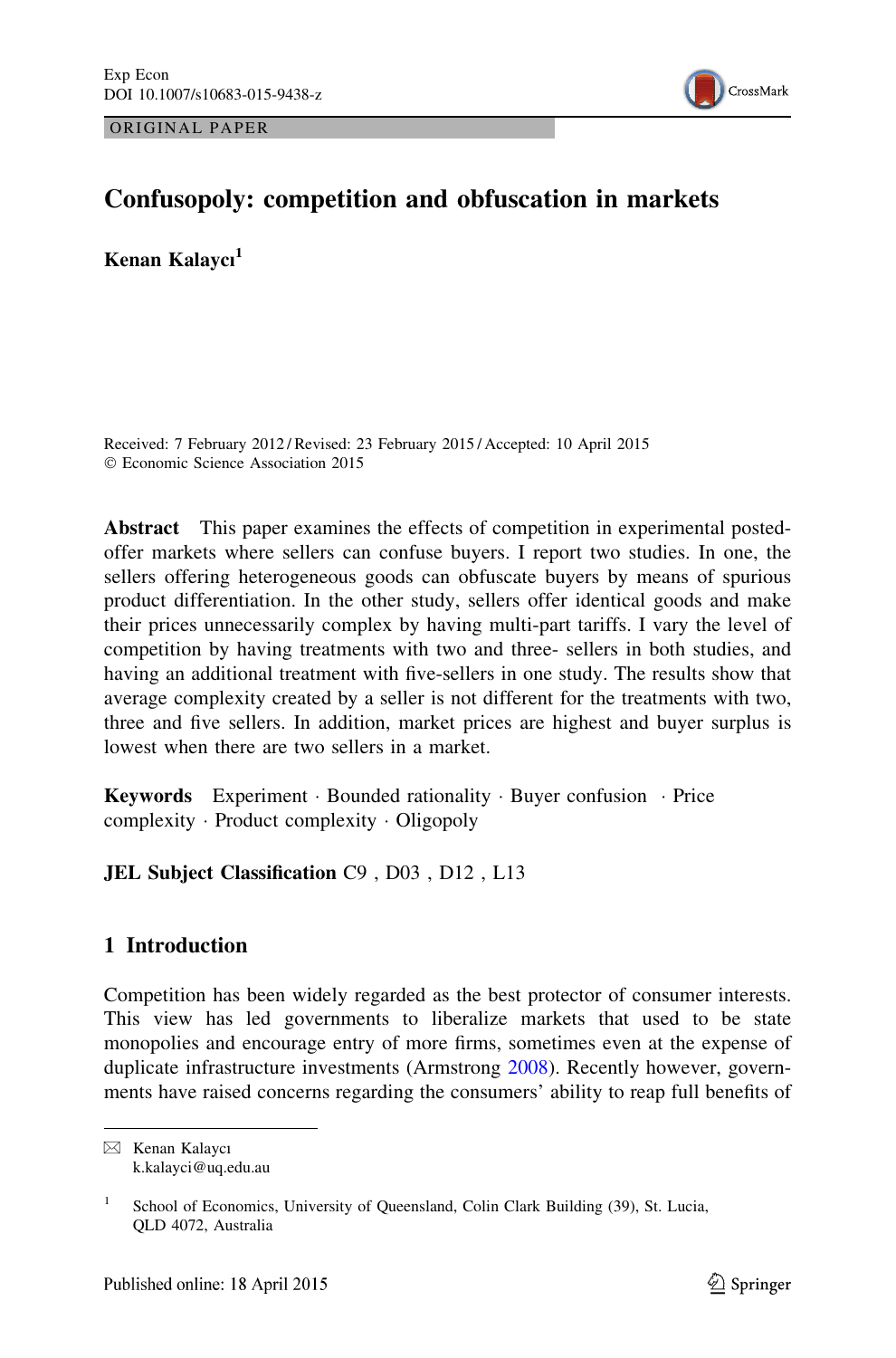competition due to complexity and intransparency of certain markets. In a Common Position document regarding electronic communications networks and services the European Commission ([2009](#page-17-0)) states that ''In order to take full advantage of the competitive environment, consumers should be able to make informed choices and to change providers when it is in their interests. It is essential to ensure that they can do so without being hindered by legal, technical or practical obstacles, including contractual conditions, procedures, charges and so on''. Similar concerns has been an important motivation in the Obama Administration's Health Care Reform<sup>1</sup> and Credit Card Act.<sup>2</sup> The recent literature in behavioral economics offers support for such concerns. For example, Choi et al.  $(2010)$  $(2010)$  show in an experiment that investors fail to minimize on mutual fund fees. Similarly, Brown et al. ([2010\)](#page-16-0) show in a field experiment that buyers underestimate the shipping costs on eBay auctions. This literature also suggests that when some consumers are boundedly rational, firms in a competitive market might have an incentive to take advantage of this bounded rationality (Gabaix and Laibson [2006;](#page-17-0) Carlin [2009\)](#page-16-0). Kalaycı and Potters ([2011\)](#page-17-0) and Kalaycı ([2015\)](#page-17-0) demonstrate experimentally that sellers in a duopoly market use product and price complexity (PC) to confuse buyers, and that market prices are higher in markets where buyers are susceptible to confusion than in markets with perfectly rational (robot) buyers.

A striking theoretical result in this literature is that increased competition may be detrimental for consumers when firms can confuse buyers (Gabaix and Laibson  $2004$ ; Carlin [2009](#page-16-0)). The intuition, according to Carlin [\(2009](#page-16-0)) is as follows<sup>3</sup>: If the consumer base is divided between expert buyers who always buy from the cheapest seller and uninformed buyers who just shop randomly, there will be only one (lowpriced) seller who will be serving the experts whereas the other (high-priced) sellers will share the demand from uninformed buyers. Therefore, if the number of sellers in a market increases the portion of informed buyers per seller will fall and this will increase the sellers' incentives to create more confusion to raise the share of uninformed buyers in the market. In this way, increased competition might lead to more complexity and more confused buyers.

In this vein, the goal of this paper is to examine empirically how increasing the number of sellers affects market outcomes when sellers can confuse buyers. Specifically, I look at how increased competition affects the amount of complexity generated by sellers and the consequences for buyer surplus. In principle, one would expect that increased competition would lead to a fiercer price competition. This would result in lower prices and higher buyer surplus. However, if the sellers make their goods more complex in response to increased competition the buyers may not be able to identify the best deal in an increasingly complex market. If increased competition leads to more complexity and consumer confusion sellers may not compete in prices fiercely. As a result market prices may not fall.

<sup>1</sup> [http://www.whitehouse.gov/assets/documents/CEA\\_Health\\_Care\\_Report](http://www.whitehouse.gov/assets/documents/CEA_Health_Care_Report).

<sup>2</sup> [http://www.whitehouse.gov/the\\_press\\_office/Fact-Sheet-Reforms-to-Protect-American-Credit-Card-](http://www.whitehouse.gov/the_press_office/Fact-Sheet-Reforms-to-Protect-American-Credit-Card-Holders/)[Holders/](http://www.whitehouse.gov/the_press_office/Fact-Sheet-Reforms-to-Protect-American-Credit-Card-Holders/).

 $3$  See Huck and Zhou [\(2011](#page-17-0)) for a more complex intuition and a review of the theoretical literature where increased competition might lead to more obfuscation.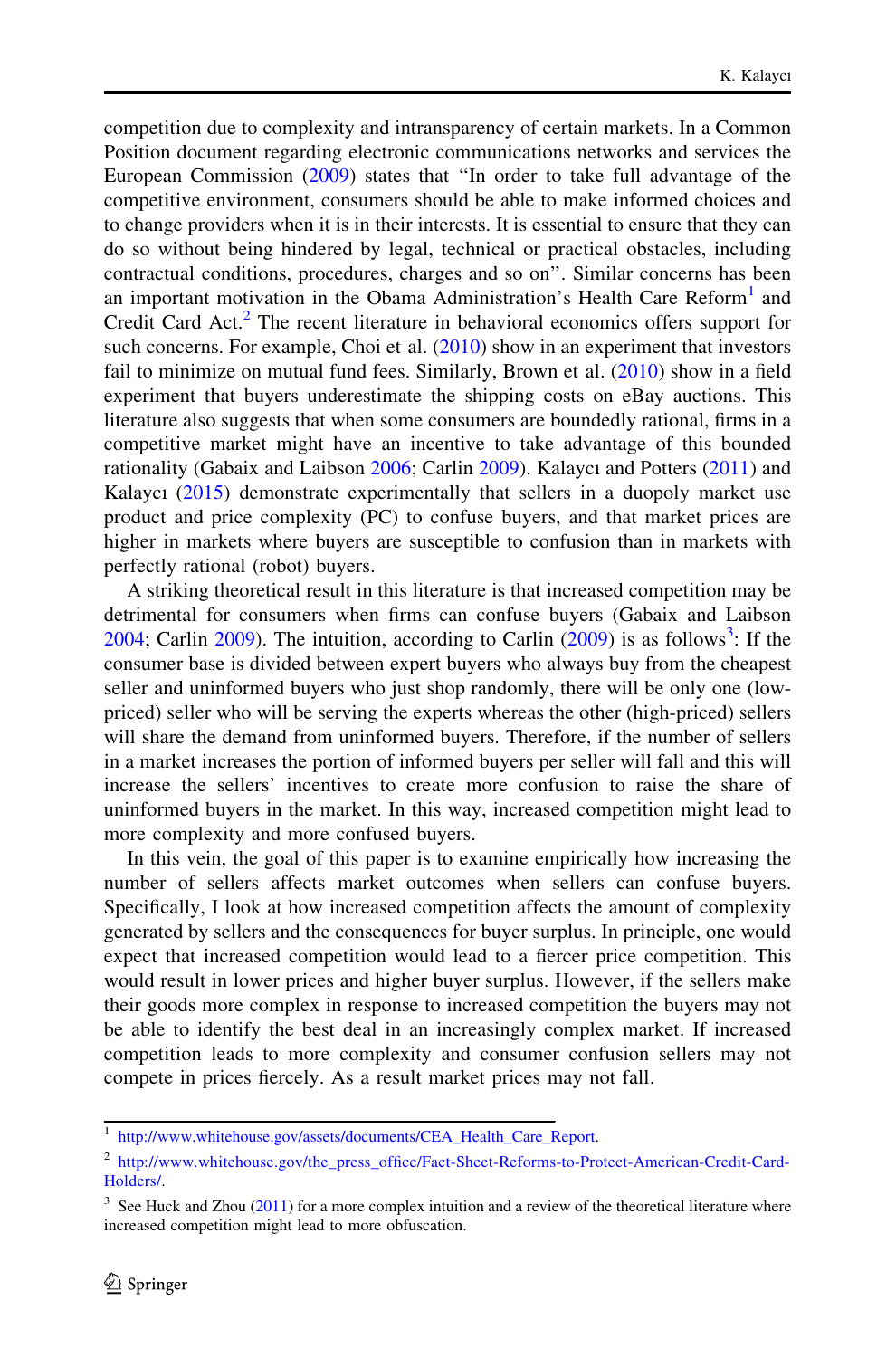I examine two questions regarding the effects of increasing the number of sellers in a market. First, does increased competition lead to more obfuscation by sellers? And second, how is the buyer surplus affected by increasing the number of sellers in a market? To answer these questions, I use laboratory experiments, designing a setup in which sellers can confuse buyers using product or price complexity. The market institution employed in the experiment is a posted-offer market where the sellers are setting prices and complexity level for their goods and then the buyers make their purchasing decisions. I conduct two studies: A quality complexity (QC) study based on Kalaycı and Potters [\(2011\)](#page-17-0) and a PC study based on Kalaycı ([2015\)](#page-17-0). In the QC study the sellers have vertically differentiated goods with different quality levels. Each seller first chooses the number of attributes for her good which affects the complexity of buyers' evaluation of the good. Then the sellers decide on prices and after that the buyers make purchases given the complexity and price choices of the sellers. In the PC study the sellers are offering an identical good and they decide on the price and the number of fees for their good, where a higher number of fees potentially makes it harder for the buyer to calculate the price of the good. In both studies, the treatment variable is the number of sellers; there are treatments with two and three sellers in each study, as well as a treatment with five sellers in the PC study.

In both QC and PC studies I find that sellers use complexity and this leads buyers to make suboptimal choices. I find that increased competition, in the form of increasing the number of sellers from two to three (and to five in PC study), has no effect on the number of attributes or the number of fees chosen by the sellers, suggesting the incentives to confuse are not affected by the number of sellers in my experiments. Moreover, I find that buyer surplus in the treatments with three sellers is significantly higher than buyer surplus in treatments with two sellers in both studies, and it is highest in the treatment with five sellers in the PC study. The results indicate that, although buyer confusion induced by sellers might be a concern, increased competition does not necessarily exacerbate such concerns and still might benefit buyers through lower prices and higher buyer surplus.

This article also contributes to the literature on the number effects in experimental oligopolies. Dufwenberg and Gneezy ([2000\)](#page-17-0) find in markets with Bertrand competition that prices are lower when there are four rather than two sellers in a market. Huck et al. [\(2004](#page-17-0)) examine the effect of number of sellers on collusion in Cournout oligopolies. They find some collusion with two firms, whereas there is no evidence of collision in markets with three, four and five firms. Orzen [\(2008](#page-17-0)) examines the effect of competition on prices in markets where a large portion of the buyers (convenience shoppers) are simulated to purchase randomly. He finds that transaction prices are lower in markets with four sellers than with two sellers under a fixed matching protocol but no difference is observed when random matching is used. Abbink and Brandts [\(2008](#page-16-0)) find that prices decrease with the number firms in Bertrand competition with decreasing returns. Articles in this literature use simulated demand schedules. The main methodological difference of my article however is that human buyers are used, which can potentially be confused by sellers.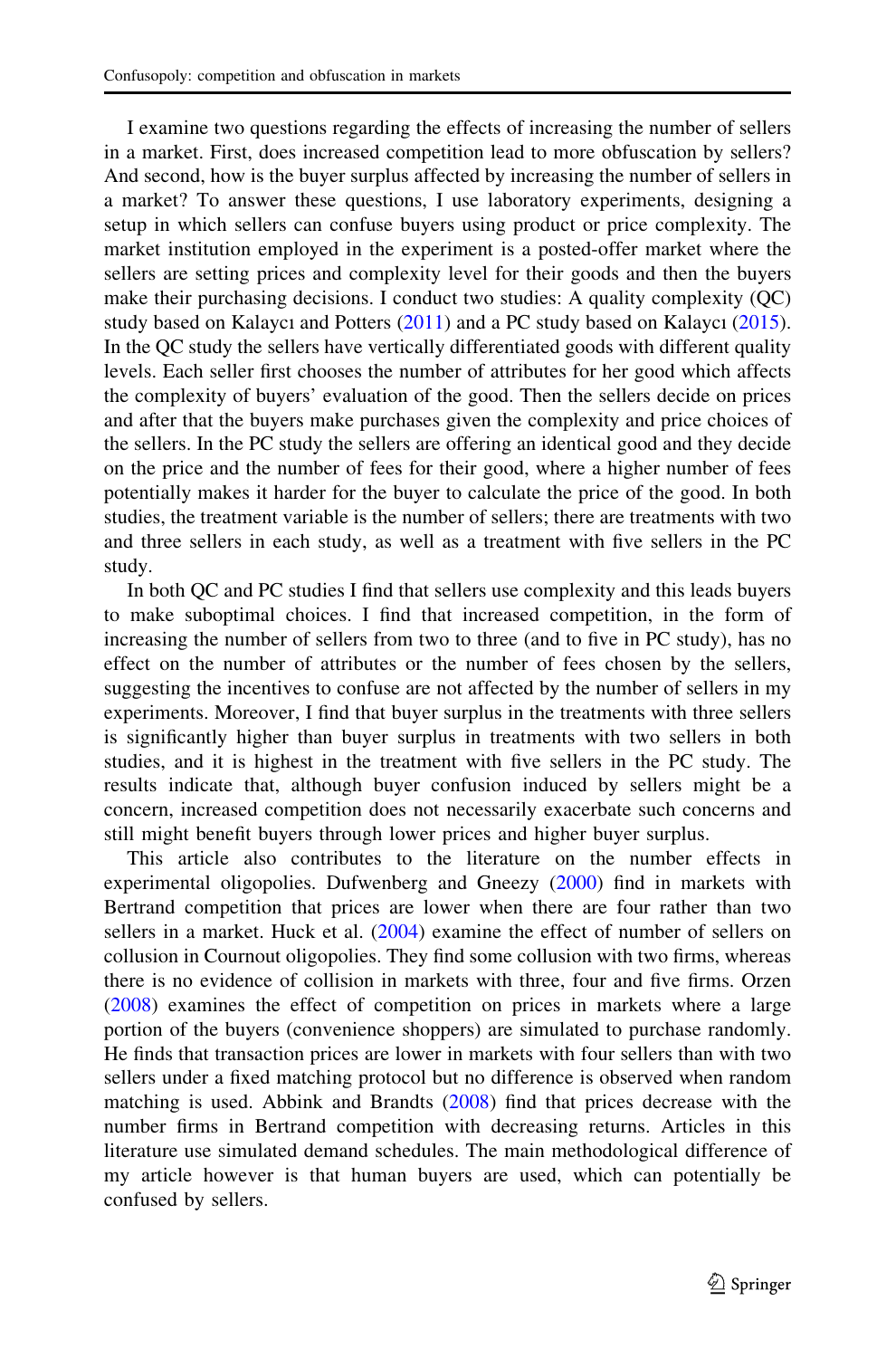#### 2 The experiment

The experiment is a posted offer market experiment with human buyers and sellers as participants. Each seller is offering a good the quality of which is exogenously determined and is common knowledge to sellers. Sellers decide on the price and the complexity of their good, details of which I will explain below. Then, given the goods offered by sellers the buyers make their choice among the goods in the market under a strict time limit. Each buyer can purchase one good and his surplus equals the quality minus the price of the good he chooses.

In the experiment I endogenize complexity using two different methods. In the QC study each seller can make her good more complex by choosing the number of attributes of her good, which can potentially affect the buyers' evaluation of the quality of the good. In the PC study each seller chooses the number of tariffs for the price of her good, which can potentially hinder the buyer's evaluation of the price of the good.

Although the basic design of the two studies are quite similar, there are a number of differences as well. I will explain first the QC study then the PC study. $4$  You can find a summary of the treatment differences in Table [1.](#page-4-0)

#### 2.1 Quality complexity (QC) study

I first describe the buyers' decision problem. There are two buyers in a market. Each buyer can choose to buy one of the goods in his market, or to refrain from buying. Each buyer's surplus is equal to the quality minus the price of the good he chooses. However, the buyer doesn't directly observe the quality. Each good in the market has five so-called attributes and each attribute has a different weight. The buyer's surplus from buying a particular good is:

$$
Surplus = 5 * q_5 + 4 * q_4 + 3 * q_3 + 2 * q_2 + 1 * q_1 - Price
$$

where  $q_i$  is the quality level of the *i*'th attribute of the good that is chosen. The information is presented to the buyer on screen as follows:

In this example, if the buyer chooses good A his surplus equals to:  $5 * 0 + 4 * 4 + 3 * 4 + 2 * 11 + 1 * 36 - 50 = 16 + 12 + 22 + 36 - 50 = 36,$ whereas if he chooses good B his surplus equals to  $73 - 45 = 28$ . The buyer has 15 seconds to make his choice and this time limit is binding. If the buyer does not make a choice within the time limit, he does not buy a good and earns a surplus of 0.

As you may notice, evaluating the surplus from a good that has fewer attributes is easier given the time limits. As I will explain below the number of attributes is a decision variable for sellers in the experiment.

In the first stage, sellers are informed about the quality of each others' goods, which is a number between 60 and 100. The quality level of each good is determined by a random draw at the beginning of the game. There is a separate and

<sup>4</sup> The instructions for the experiments can be found in the Appendices of Kalaycı and Potters [\(2011](#page-17-0)) and Kalaycı [\(2015](#page-17-0)).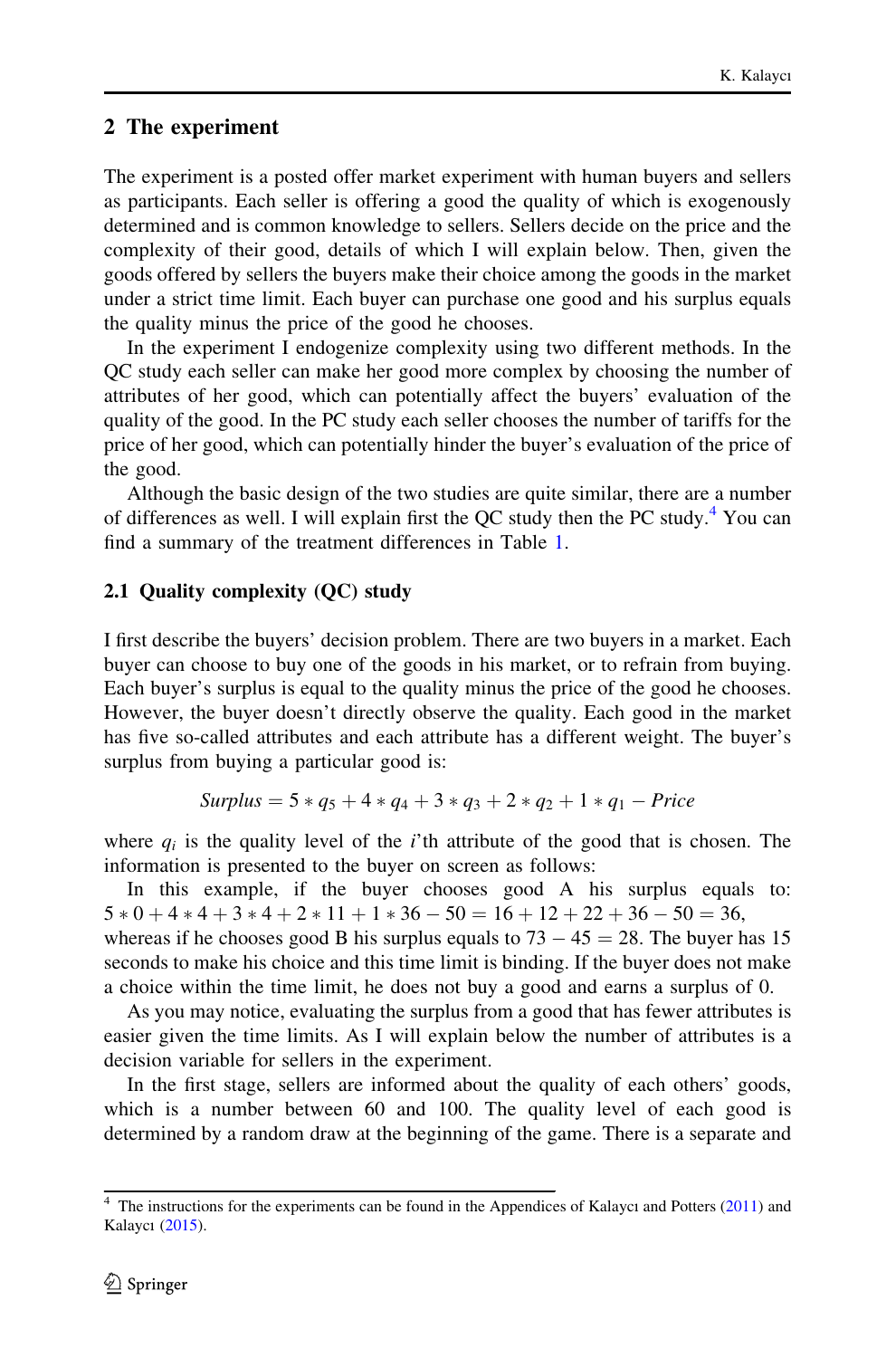|                                 | Quality complexity        |                           | Price complexity          |                           |                            |
|---------------------------------|---------------------------|---------------------------|---------------------------|---------------------------|----------------------------|
|                                 | QC <sub>2</sub>           | QC <sub>3</sub>           | PC <sub>2</sub>           | PC <sub>3</sub>           | PC <sub>5</sub>            |
| Number of sellers               | 2                         | 3                         | $\overline{2}$            | 3                         | 5                          |
| Number of buyers                | 2                         | 2                         | 3                         | 3                         | 3                          |
| Quality of goods<br>in a market | Heterogeneous             | Heterogeneous             | Identical                 | Identical                 | Identical                  |
| Decision time for<br>buyers     | 15 <sub>s</sub>           | 15 <sub>s</sub>           | 10 <sub>s</sub>           | 10 <sub>s</sub>           | 10 <sub>s</sub>            |
| Complexity and<br>price choice  | Sequential                | Sequential                | Simultaneous              | Simultaneous              | Simultaneous               |
| Size of a matching<br>group     | 4 sellers and 4<br>buyers | 6 sellers and 4<br>buyers | 4 sellers and 6<br>buyers | 6 sellers and 6<br>buyers | 10 sellers and<br>6 buyers |
| Number of<br>matching groups    | 6                         | 6                         | 6                         | 7                         | 4                          |
| Number of periods               | 30                        | 30                        | 30                        | 30                        | 30                         |
| Total number of<br>subjects     | 48                        | 60                        | 60                        | 84                        | 64                         |

<span id="page-4-0"></span>Table 1 Main properties of the treatments

independent draw for each seller, therefore the sellers' quality levels are (potentially) different.

After being informed about the quality levels the sellers make decisions about the number of attributes and the price for their good. In this study, these decisions are made sequentially. Each seller first decides on the number of attributes for her good. Upon being informed about each others' number of attributes each seller chooses a price for her good.

The sellers can choose a number of attributes from 1 up to 5. Depending on the number of attributes that a seller chooses, the exogenous quality of the good is randomly allocated over the attributes such that the following is satisfied:

$$
5 * q_5 + 4 * q_4 + 3 * q_3 + 2 * q_2 + 1 * q_1 = Quality
$$

If the number of attributes chosen is 1 then  $q_1 = Quality$  and  $q_2 = q_3 = q_4 = q_5 = 0$ . If the number of attributes chosen is 2 then the quality is randomly allocated over  $q_1$  and  $q_2$ , such that  $2 * q_2 + 1 * q_1 = Quality$  and  $q_3 = q_4 = q_5 = 0$ . And so on when the number of attributes chosen is 3, 4 or 5. In all cases, the algorithm makes sure that the quality levels of all attributes are integers. In one page of the instructions which is exclusively for the sellers, this procedure is explained. Moreover, it contains the following text: ''Notice that the number of attributes you choose will not affect the surplus of the buyers since the quality of your good is unaffected by it. However, the calculation of surpluses may get harder or easier depending on the number of attributes of your good.'' After choosing the number of attributes the sellers decide on the price of their good given the quality and the number of attributes of each good. The sellers have zero cost and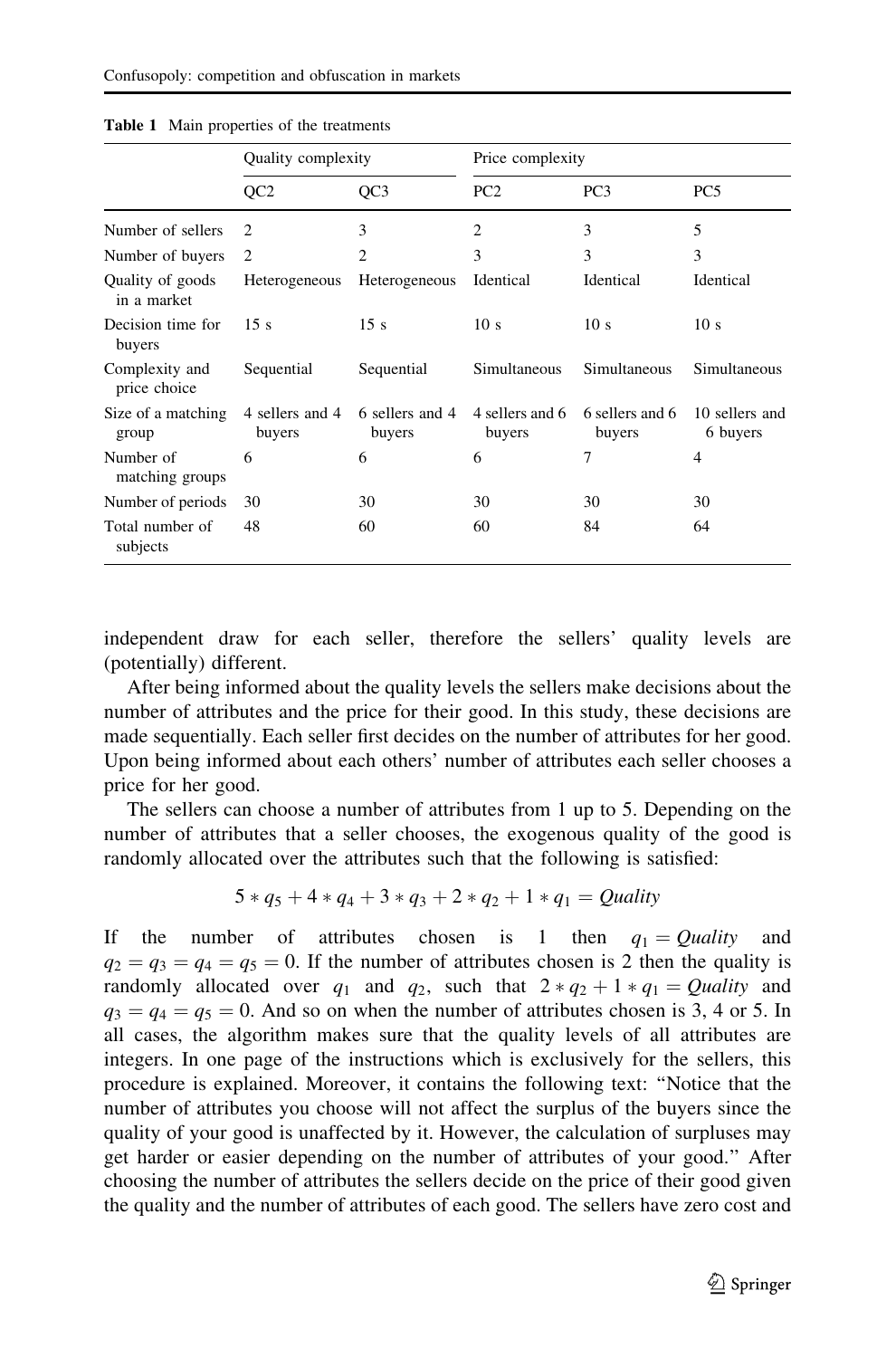profits are equal to the price of a good times the number of sales (0, 1 or 2). Note that the number of attributes has no direct impact on sellers' profits (Fig. [1\)](#page-6-0).

There are two treatments in this study; one with two sellers (QC2) and one with three sellers (QC3).

#### 2.2 Price complexity (PC) study

There are three buyers in a market in the PC study. The buyer directly observes the quality but not the price of the goods. Instead the price is presented in the form of multiple fees. Each good's price has three so-called fees and each fee has a different weight. The buyer's surplus from buying a particular good is:

$$
Surplus = Quality - (Fee1 + 2 * Fee2 + 3 * Fee3)
$$

The information was presented to the buyer on screen as in the example in Fig. [2](#page-6-0). In this example, if the buyer chooses good A her surplus equals:  $88 - 37 = 51$ , whereas if she chooses good B her surplus equals to  $88 - (1 \times 4 + 2 \times 7 + 1)$  $3 \times 9 = 43$ . The buyer has 10 seconds to make this choice and this time limit is binding. If the buyer does not make a choice within the time limit, she does not buy a good and earns a surplus of 0.

In contrast to the QC study, in this study there is only one quality draw, therefore the sellers are offering an identical good. Also, the sellers choose the number of fees and the price of their good simultaneously.

Each seller has to decide on the price, which has to be a non-negative integer and the number of fees. For the number of fees the sellers have three options; One Fee, Two Fees or Three Fees. Depending on the number of fees they choose their price is randomly distributed among the fees such that  $Fee_1 + 2*Fee_2 + 3*Fee_3 =$ *Price.* If a seller chooses One Fee then the price she chose equals  $Fee$ <sub>1</sub>. If she chooses Two Fees then the Price is randomly distributed among Fee 1 and Fee 2 such that  $Price = Free_1 + 2 * Free_2$  whereas Fee 3 equals zero. If she chooses Three Fees, then her price is distributed among Fee 1, Fee 2 and Fee 3 such that *Price* =  $\text{Fee}_1 + 2 \cdot \text{Fee}_2 + 3 \cdot \text{Fee}_3$ . Similar to the QC study the number of fees and the quality of a good do not effect the profit of the sellers directly. The profit of a seller is the price of her good times the number of buyers (0, 1, 2 or 3) that choose her good. The sellers have no costs and are able to serve all the buyers if the buyers choose their good.

In PC study, there are three treatments; one with two sellers (PC2), one with three sellers (PC3) and one with five sellers (PC5).

#### 2.3 Procedure

Four sessions of QC studies were conducted at CentERLab of Tilburg University and two sessions were run at the University of Queensland (UQ). Four sessions of the PC studies were run at the Experimental Economics Laboratory at the University of Melbourne and seven sessions were run at UQ. The experiment was programmed and conducted with the software zTree (Fischbacher [2007\)](#page-17-0).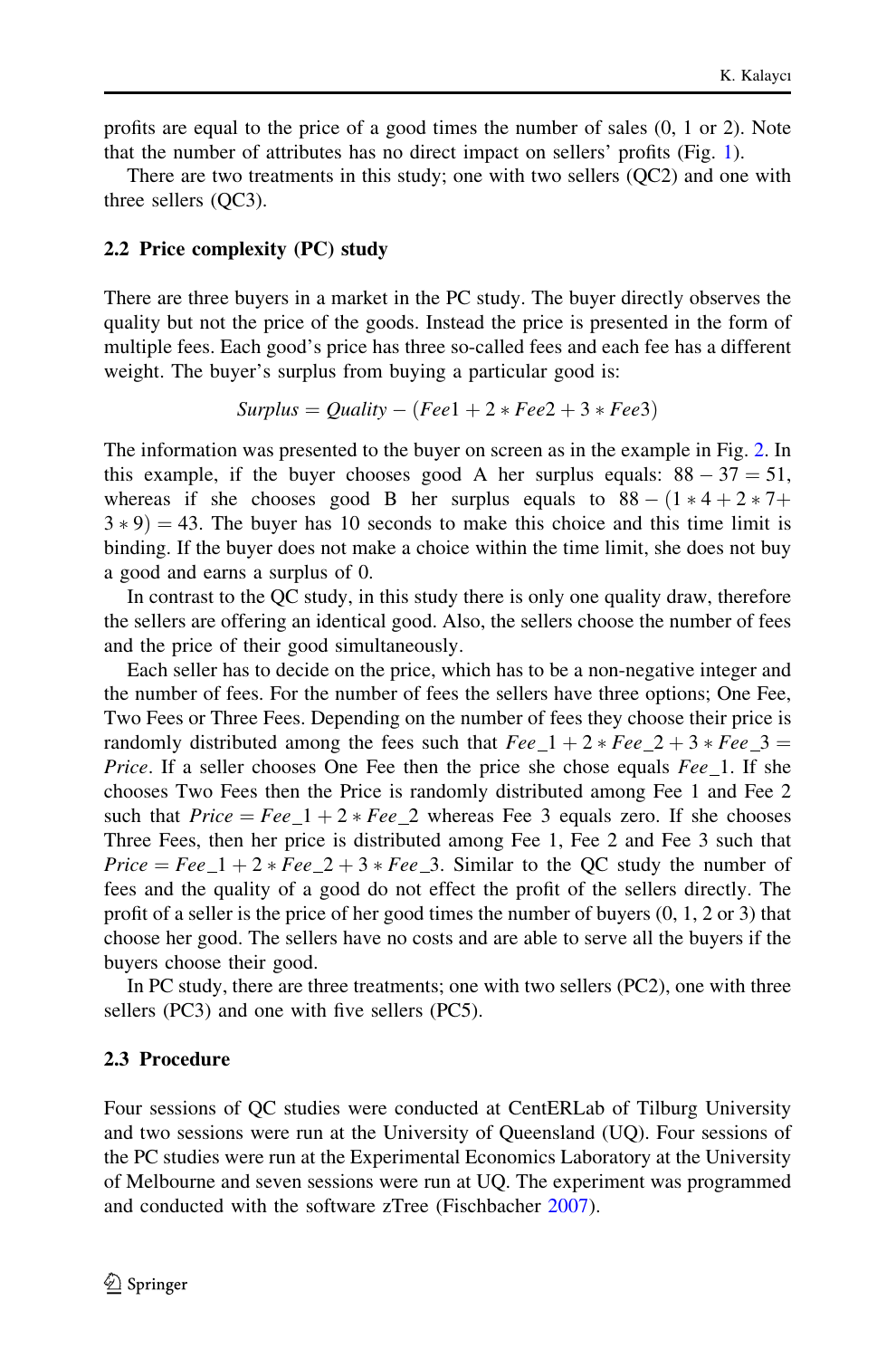<span id="page-6-0"></span>

| Product / Weight |  |  |    | Price |
|------------------|--|--|----|-------|
| Good A           |  |  | 36 | 50    |
| <b>Good B</b>    |  |  |    | 45    |

Fig. 1 Example quality complexity

| Period<br>1 of 30 |                |                | Remaining time [sec]: 6 |
|-------------------|----------------|----------------|-------------------------|
|                   |                |                |                         |
| <b>Product</b>    | Quality        | Fee 1          |                         |
| Good A            | 88             | 37             |                         |
|                   |                |                | <b>Buy A</b>            |
| <b>Product</b>    | Quality        | Fee 1          |                         |
| Good B            | 88             | $\overline{4}$ | <b>Buy B</b>            |
|                   |                |                | <b>Buy nothing</b>      |
| Product           | Fee 2          | Fee 3          |                         |
| Good A            | $\Omega$       | $\Omega$       |                         |
| Good B            | $\overline{7}$ | $\mathbf{9}$   |                         |
|                   |                |                |                         |

Fig. 2 Example price complexity

At the beginning of a session subjects were placed behind computer terminals where they could find the written instructions. The instructions including the buyers' decision were read out loud by the experimenter, whereas some details about the sellers' decision were left for them to be read on their own. After the subjects finished reading the instructions a short quiz was run to make sure the participants understood the instructions. At the end of the experiment subjects were paid their accumulated earnings in cash and in private.

The game was played by subjects for 30 periods and subjects were informed about this. At the beginning of the experiment subjects were randomly assigned to be either a buyer or a seller and they retained this role for all periods. In addition, matching groups consisting of 4 (6 or 10) sellers and 4 (6) buyers were formed randomly. In each period, the subjects in a matching group were allocated to two markets using a stranger matching protocol. The subjects' identities were kept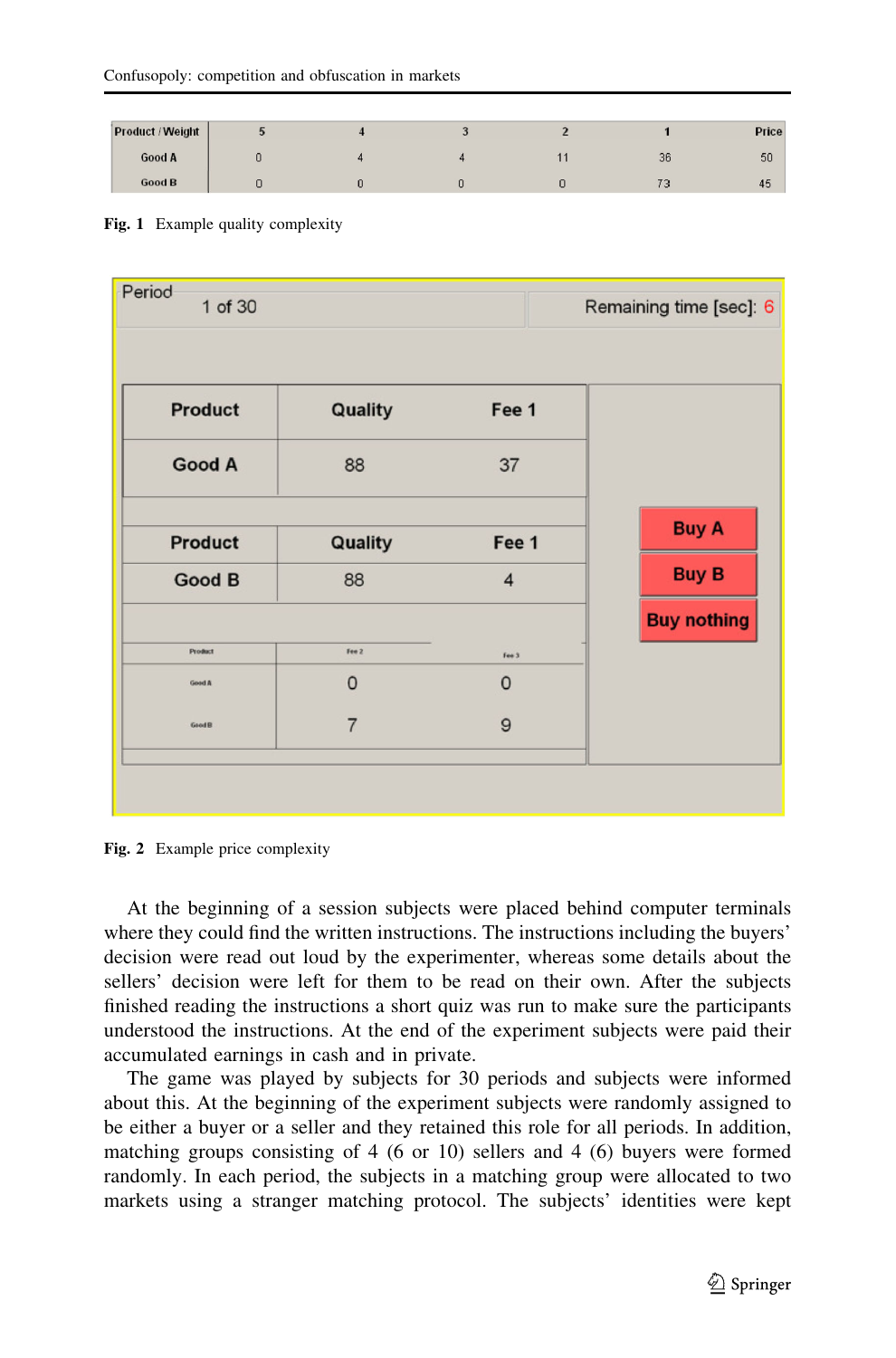anonymous, a seller could not know which of the other sellers she was matched with or what the decisions of any particular seller or buyer were in previous periods.

The experimental sessions lasted about 90 minutes. 316 student subjects participated in the experiments. The subjects in the QC study earned 12 Euros in Tilburg and at 33 dollars at UQ. The subjects in the PC study earned on average 32 Australian dollars, which was about 20 Euros at the time of the study.

### 2.4 Research questions

The main research question in this article is the effects of increased competition on the amount of obfuscation created by the sellers.

In addition I am interested in what happens to the buyer surplus. This a more intriguing question as it is determined by both the prices that sellers post and the accuracy of decisions that buyers make. It is possible that increased competition does not affect the prices but lead to more decision errors or lower the prices without affecting the decision errors. In this regard the following questions guide the analysis of the results that are presented in Sect. 3:

- (1) How will increased competition affect the number of attributes and fees chosen by sellers?
- (2) Will the buyers make more or less errors when the number of sellers is higher?
- (3) How will the number of sellers affect market prices?
- (4) And finally how will the buyer surplus be affected by the number of sellers?

These questions will guide the analysis and lead to the results presented in the following section.

# 3 Results

In this section, I present the results from both of the studies. All the analysis are based on data from all 30 periods unless otherwise noted. Treatment effects are examined with a Wilcoxon rank-sum test using the averages of a matching group as the unit of observation. Reported p values in parenthesis are two-sided. First, I examine the effects of increased competition on the level of complexity the sellers choose and the rate of buyer mistakes. Then, I look at buyer heterogeneity in making mistakes and the foregone surplus due to mistakes. Lastly, I examine the net effect of increased competition on transaction prices and buyer surplus.

# 3.1 Obfuscation and buyer mistakes

I start with examining the effect of increased competition on the average complexity in a market, which is the main research question in this paper. Figur[e3](#page-8-0)a shows the average number of attributes in QC and Fig. [3b](#page-8-0) shows the average number of fees in the PC treatments.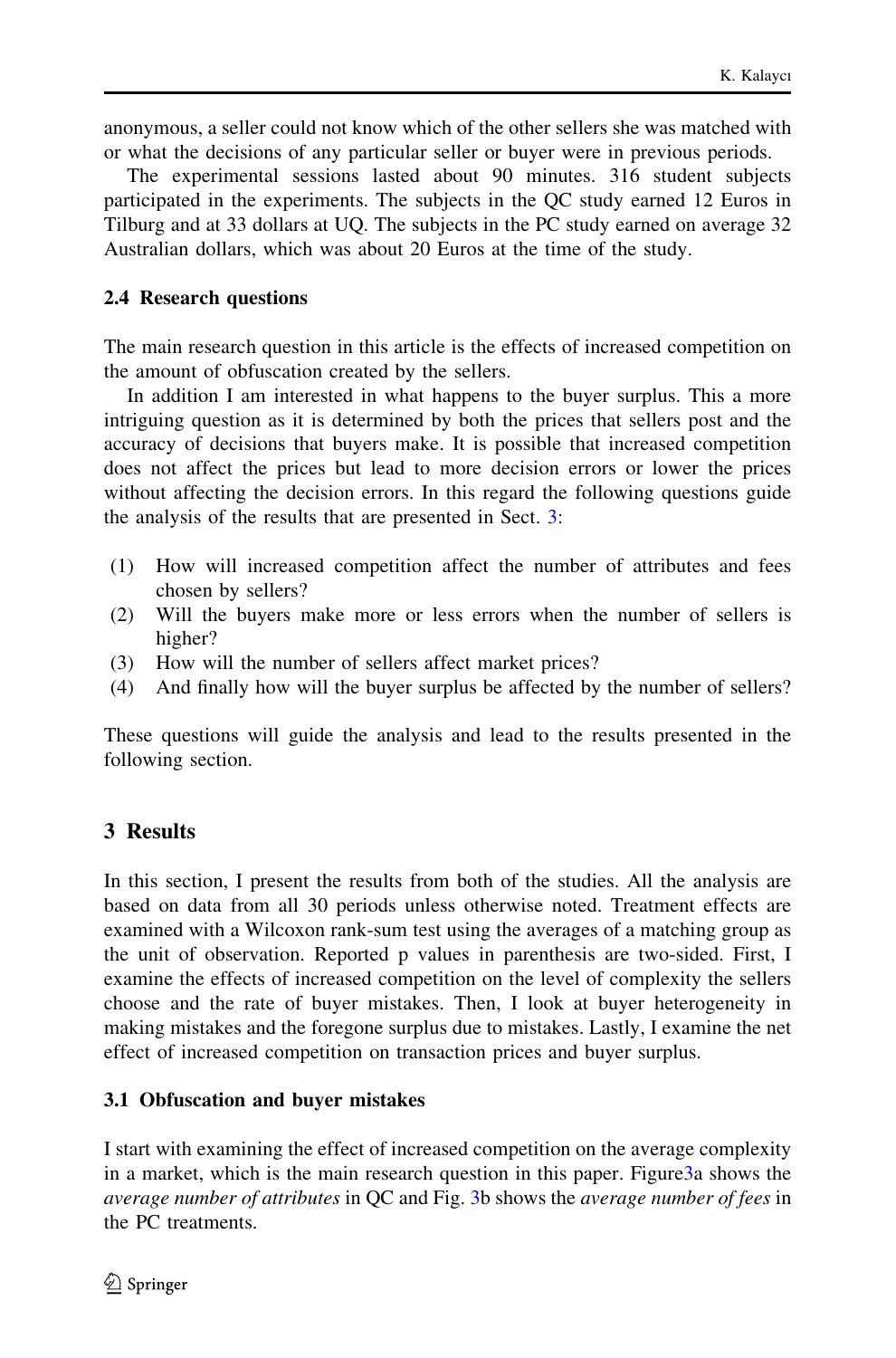<span id="page-8-0"></span>

Fig. 3 Obfuscation and buyer mistakes. a Quality complexity, b price complexity, c quality complexity, d price complexity

Result 1 Average complexity in a market is not different for two-, three- and fiveseller markets.

The sellers in the QC2 treatment choose 2.8 attributes on average, whereas in QC3 treatment the average number of attributes is 2.6. The difference between the average number of attributes in QC2 and QC3 is not significant (p value  $= 0.42$ ). In the PC2 treatment the sellers on average choose 1.7 fees whereas in both the PC3 and PC5 treatments average number of fees chosen by the sellers are 1.8. None of the treatment differences in PC study are statistically significant (p values: PC2 vs  $PC3 = 0.56$ ,  $PC2$  vs  $PC5 = 0.39$ ,  $PC3$  vs  $PC5 = 0.85$ ).

Columns 1 and 2 in Table [2](#page-9-0) display results from OLS regressions for QC and PC studies.<sup>5</sup> The dependent variables are the number of attributes and the number of fees chosen by a seller in QC and PC studies, respectively. The dummy variable Three sellers takes value 1 if the treatment is with three sellers and 0 otherwise. Three sellers has no significant effect on the number of attributes as can be seen in column 1 of Table

<sup>5</sup> Ordered probit regressions and random-effects GLS regressions produce qualitatively similar results.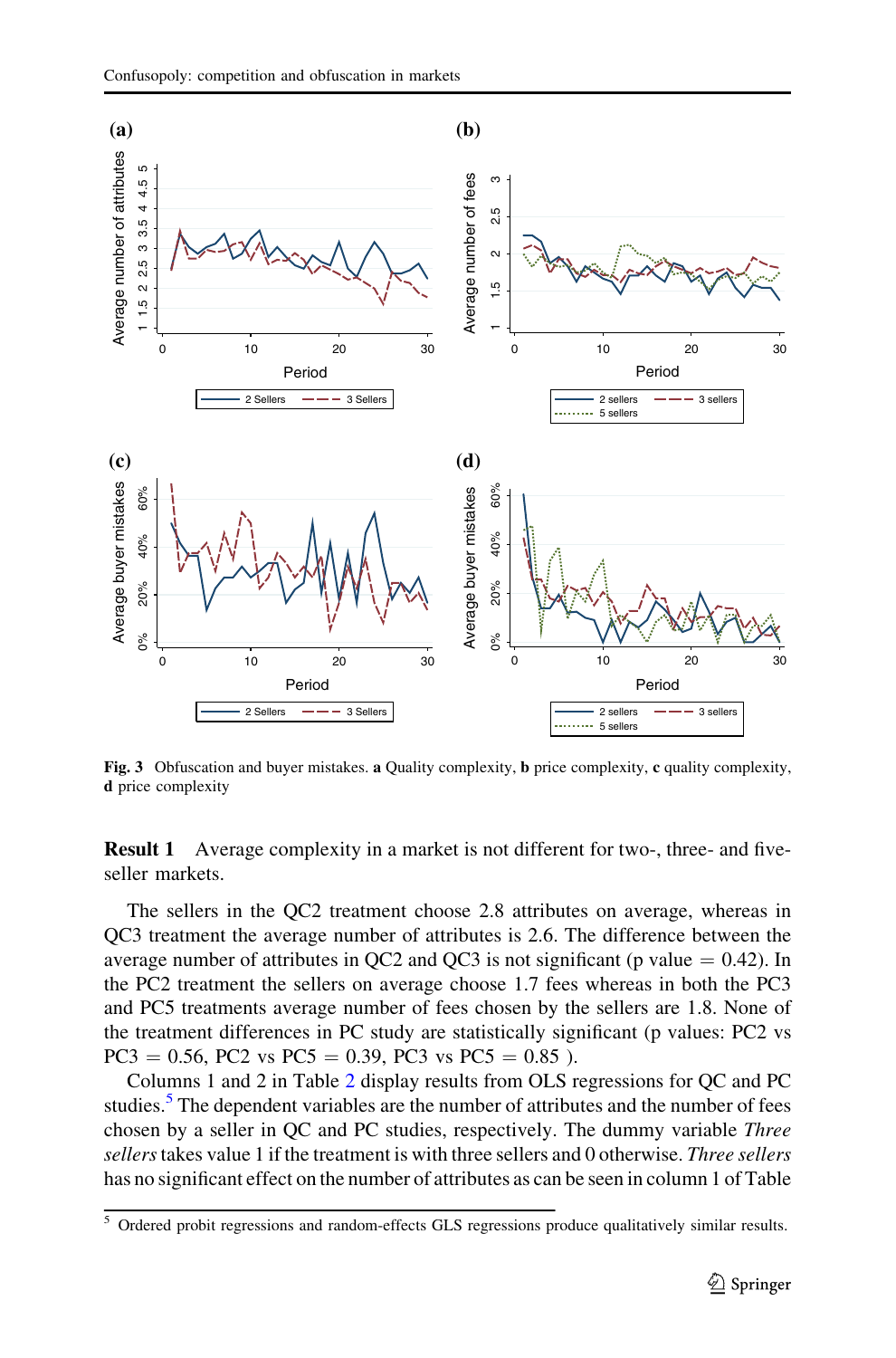<span id="page-9-0"></span>

| Table 2 Regression analysis on obfuscation, buyer mistakes and buyer surplus | Number of attributes/fees |                                | Buyer mistakes   |                                | Buyer surplus    |                   |
|------------------------------------------------------------------------------|---------------------------|--------------------------------|------------------|--------------------------------|------------------|-------------------|
|                                                                              | QC                        | PC                             | QC               | PC                             | QC               | PC                |
| Constant                                                                     | $4.48(0.65)$ **           | $1.77(0.28)$ **                | $-0.48(0.20)$ ** | $-3.13(0.54)$ **               | $-11.81(6.50)$ * | $-19.04(2.58)$ ** |
| Period                                                                       | $-0.02(0.02)$             | $-0.02$ $(0.00)$ <sup>**</sup> | $-0.02(0.01)$ ** | $-0.08$ $(0.02)$ <sup>**</sup> | $0.94(0.11)$ **  | $0.96(0.14)$ **   |
| Three sellers                                                                | 0.30(0.88)                | $-0.50(0.36)$                  | $-0.13(0.36)$    | $-0.07(0.60)$                  | $15.86(5.43)$ ** | $(5.18 (4.43)$ ** |
| Five sellers                                                                 |                           | 0.19(0.29)                     |                  | $4.28(0.86)$ **                |                  | $14.64 (3.70)$ ** |
| Quality                                                                      | $-0.02(0.01)$ **          | 0.00(0.00)                     |                  |                                |                  |                   |
| Quality difference                                                           | 0.00(0.00)                |                                |                  |                                |                  |                   |
| Surplus difference                                                           |                           |                                | $-0.03(0.01)$ ** | $-0.06(0.02)$ **               |                  |                   |
| Average number of fees                                                       |                           |                                |                  | $1.22(0.28)$ **                |                  | $-3.34(0.58)$ **  |
| Average number of attributes                                                 |                           |                                | 0.06(0.08)       |                                | $-1.34(1.32)$    |                   |
| Best offer has higher attributes                                             |                           |                                | $0.53(0.23)$ **  |                                |                  |                   |
| Best offer has higher fees                                                   |                           |                                |                  | 0.26(0.20)                     |                  |                   |
| Highest quality level                                                        |                           |                                |                  |                                | $0.55(0.05)$ **  | $0.83(0.03)$ **   |
| Period $\times$ Three sellers                                                | $-0.02(0.02)$             | $0.01(0.01)$ *                 | $-0.03(0.02)$    | 0.01(0.03)                     | $-0.11(0.16)$    | $-0.08(0.22)$     |
| $\text{Period}\,\times\,\text{Five sellers}$                                 |                           | $0.01(0.00)*$                  |                  | $-0.04(0.03)$                  |                  | $-0.14(0.21)$     |
| Quality diff. $\times$ Three sellers                                         | 0.00(0.01)                |                                |                  |                                |                  |                   |
| Quality $\times$ Three sellers                                               | $-0.01(0.01)$             | 0.00(0.00)                     |                  |                                |                  |                   |
| Quality $\times$ Five sellers                                                |                           | $-0.00(0.00)$                  |                  |                                |                  |                   |
| Surplus diff. $\times$ Three sellers                                         |                           |                                | 0.01(0.01)       | 0.01(0.04)                     |                  |                   |
| Surplus diff. x Five sellers                                                 |                           |                                |                  | 0.02(0.03)                     |                  |                   |
| Av. # of attributes $\times$ Three sellers                                   |                           |                                | $0.17(0.10)$ *   |                                | $-0.00(1.80)$    |                   |
| Av. # of fees $\times$ Three sellers                                         |                           |                                |                  | 0.12(0.36)                     |                  | $-3.15(1.26)$ **  |
| Av. # of fees $\times$ Five sellers                                          |                           |                                | 1368             | $-1.90(0.37)$ **               |                  | $2.06(0.90)$ **   |
|                                                                              |                           |                                |                  |                                |                  |                   |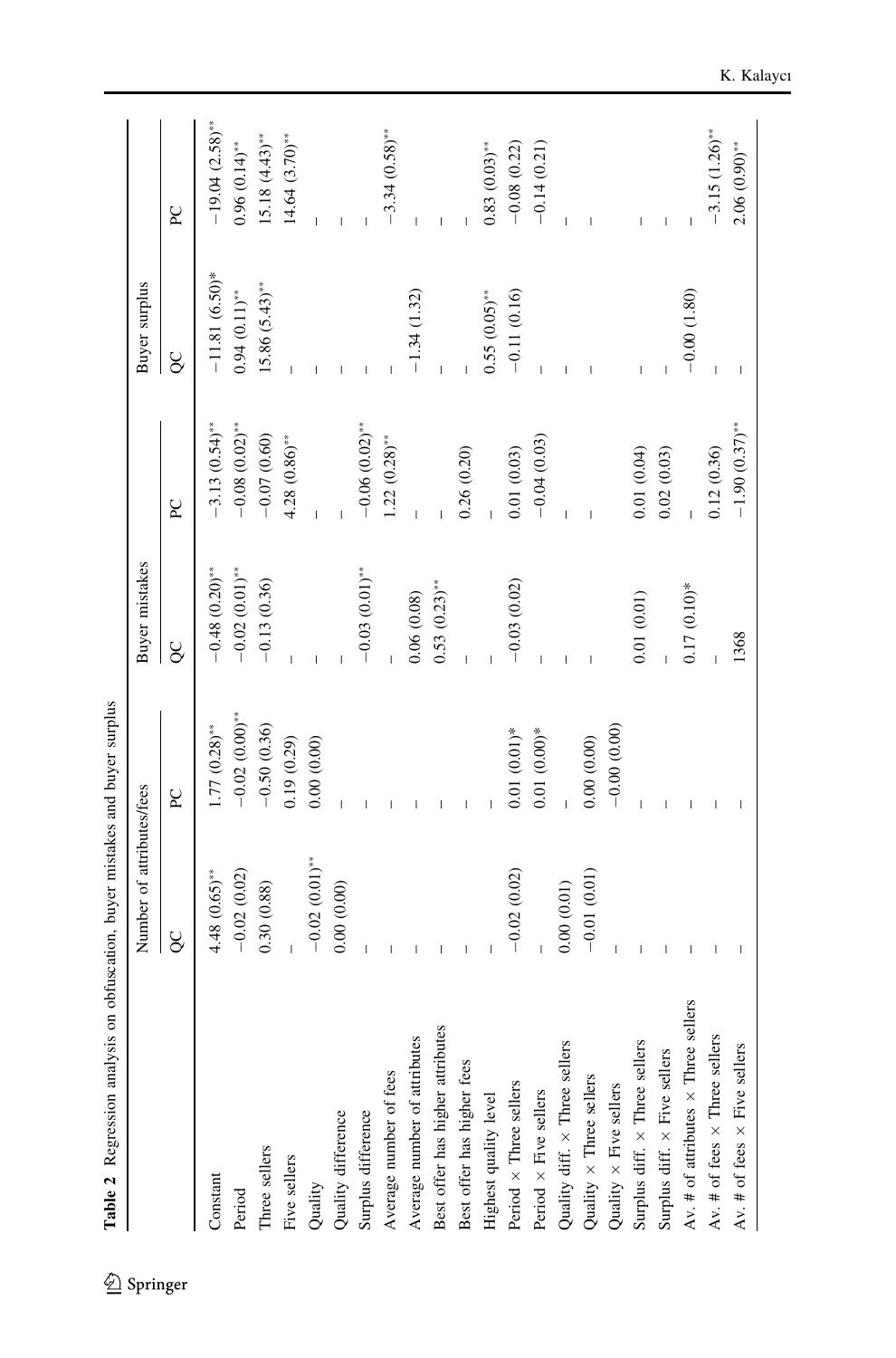Table 2 continued Table 2 continued

|                                                                                                                                                                                                                                             | Number of attributes/fees |      | Buyer mistakes |      | Buyer surplus |                                                                                                                                   |
|---------------------------------------------------------------------------------------------------------------------------------------------------------------------------------------------------------------------------------------------|---------------------------|------|----------------|------|---------------|-----------------------------------------------------------------------------------------------------------------------------------|
|                                                                                                                                                                                                                                             |                           |      |                |      |               |                                                                                                                                   |
| # of observations                                                                                                                                                                                                                           | $\frac{800}{2}$           | 3180 | 1368           | 2514 | 1440          | 3060                                                                                                                              |
| nodels; standard errors are clustered at the independent group level; * indicates statistical significance at %10, ** indicates statistical significance at %5. Standard errors<br>Columns $(1)$ and $(2)$ are linear<br>are in parentheses |                           |      |                |      |               | regression models, Columns (3) and (4) are logit model with random effects, Columns (5) and (6) are random-effects GLS regression |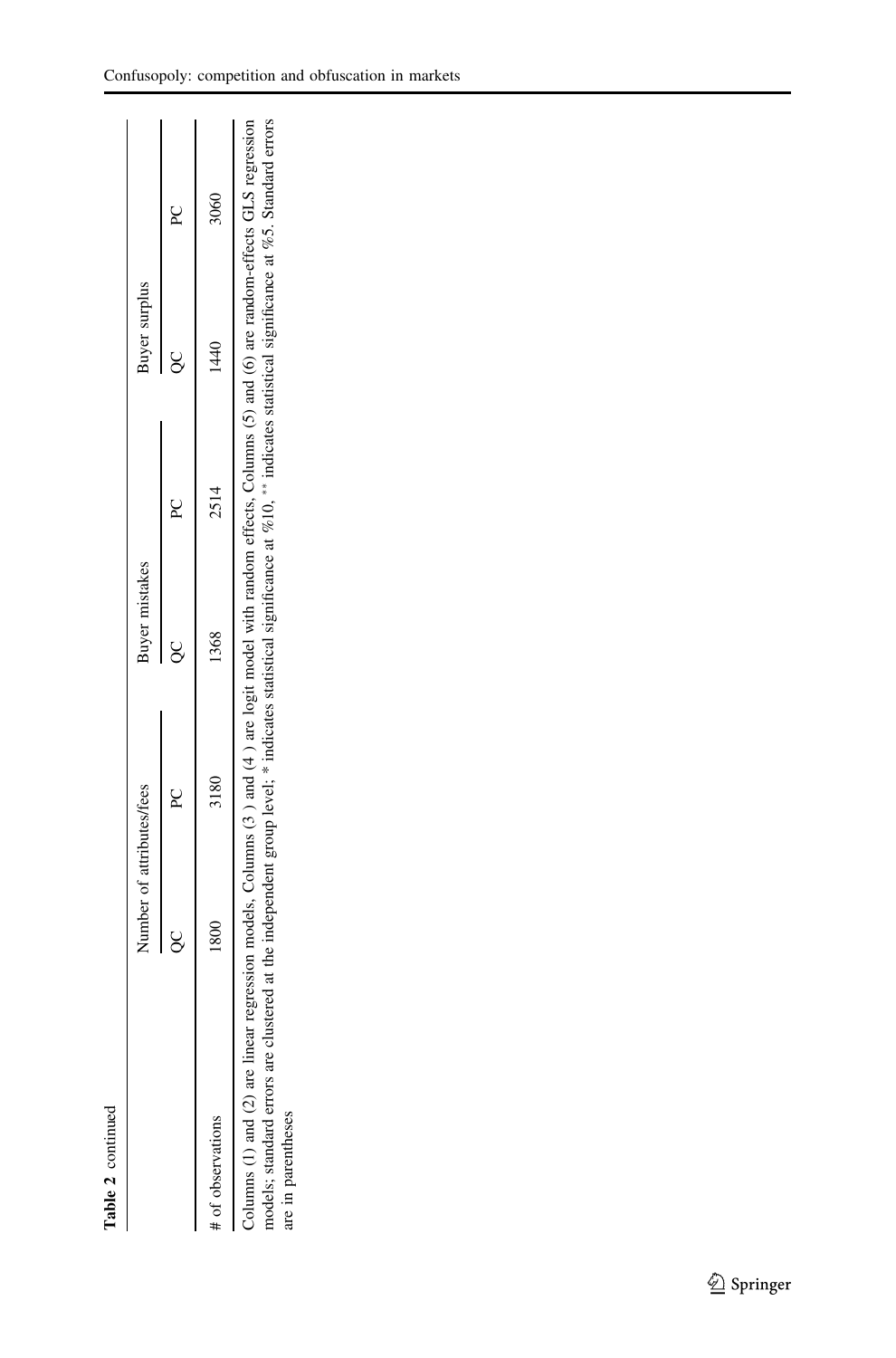[2](#page-9-0). Similarly, in PC the coefficient for Three sellers is not significantly different from zero as seen in column 2. Similarly, the coefficient for the dummy variable Five sellers, which takes value 1 if the treatment is with five sellers and 0 otherwise, is not significant. Figure [3](#page-8-0) suggests that both the average number of treatments in QC and the average number of fees in PC are declining over time. The regression results displayed in Table [2](#page-9-0) confirm this for PC but not for QC. The *Period* number is negatively related with the number of fees chosen in PC, but not with the number of attributes chosen in QC. The Quality of the goods in a market has a negative effect on the number of attributes chosen in QC, but not on the number of fees chosen in PC. The Quality difference between the seller with the highest quality and the seller with the second highest quality has no effect on the number of attributes chosen, suggesting that having a higher quality good doesn't make a seller less likely to obfuscate.<sup>6</sup> The interaction variables that interact Three sellers with Period, Quality and Quality difference in QC are not significant, suggesting no differential effect of increased competition on complexity choice. The interaction variables that interact *Three sellers* and *Five* sellers with Period are positive and significant, suggesting that the decline in the number of attributes in PC over time is mainly in PC2.

One of the key aspects of the experiment was to create an environment where the buyers can potentially make mistakes and the sellers can affect the amount of mistakes using the complexity mechanism. Figure [3](#page-8-0)c and d display the development of average buyer mistakes over time for each treatment. A mistake is defined as the buyer purchasing a good that offers a surplus lower than one of the other goods in the market or refrains from buying whereas there is a good with a positive surplus.

Result 2 Average buyer mistakes in a market is not different for two-, three- and five-seller treatments.

In QC2 the buyers make a mistake around 30 % of the time whereas in QC3 they make a mistake 31 % of the time. The difference between the average buyer mistakes in these two treatments is not significant (p value  $= 0.87$ ). In PC study the buyers also make a significant amount of mistakes. In PC2 the buyers make a mistake around 11 % of the time whereas in both PC3 and PC5 they make a mistake in 15  $%$  of the time. None of the treatment differences in PC study are statistically significant (p values: PC2 vs  $PC3 = 0.32$ , PC2 vs  $PC5 = 0.39$ , PC3 vs  $PC5 = 1.00$ ). Note, however, that one would expect the mistake rate to increase with the number of sellers, as subjects have more ways to make a mistake when there are more options to choose from. One benchmark to measure buyers' performance is subjects' mistake rate relative to the expected mistake rate of a randomizer, i.e. a buyer who would randomly choose one of the available options. A randomizer would on average make a mistake 50 % of the time when there are two sellers, 67 % of the time when there are three sellers and 80 % of the time when there are five sellers.<sup>7</sup> The *relative mistake rate* of buyers (mistake rate/ randomizer's expected mistake rate) is 46 % in QC2 while it is 60 % in QC3.

<sup>&</sup>lt;sup>6</sup> An alternative model that uses a dummy variable for seller with the highest quality seller produces similar results, indicating no difference in obfuscation levels between high and low quality sellers.

 $7$  Here, I assume a randomizer would not consider abstaining from buying.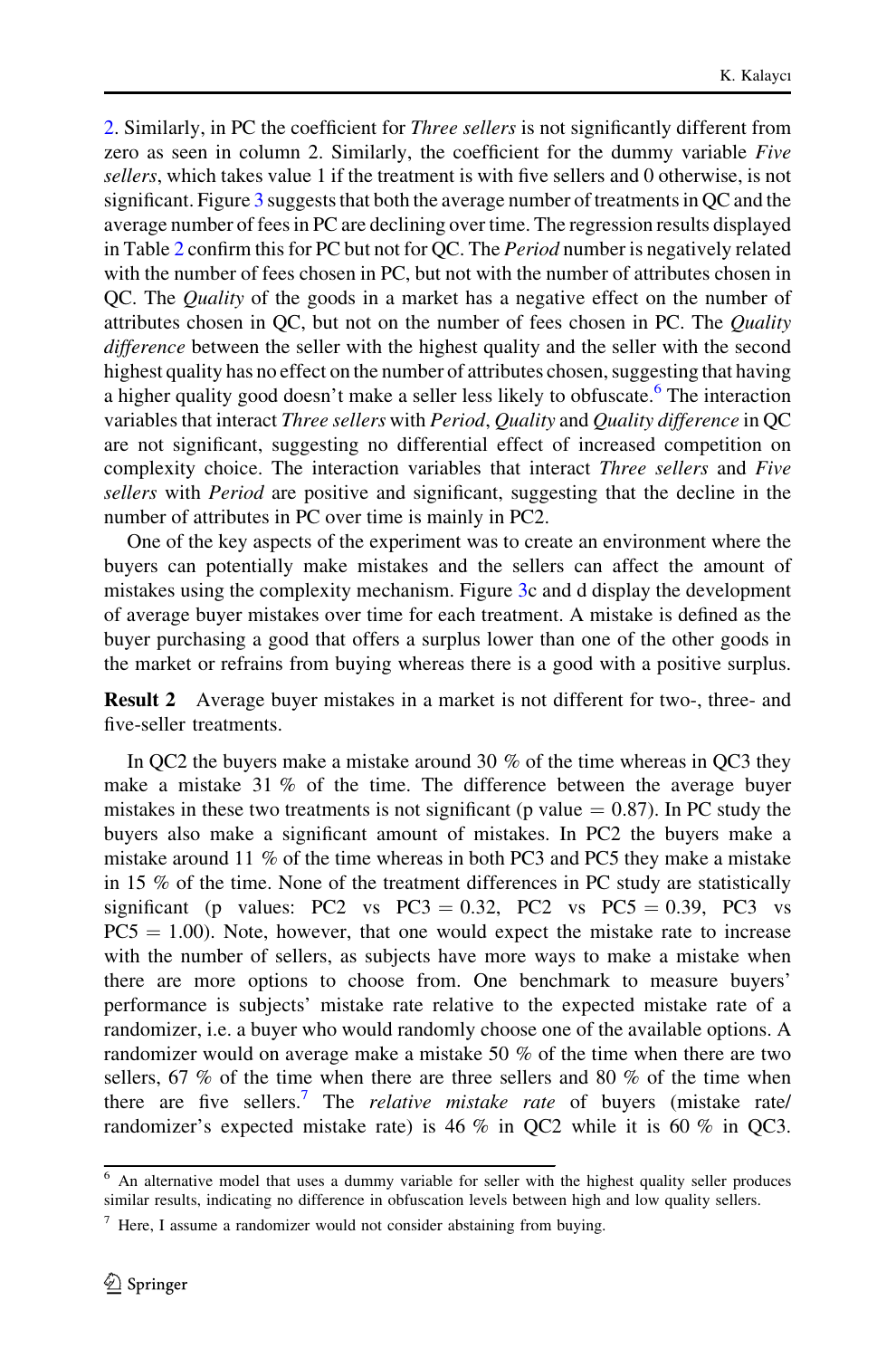The difference is significant (p value  $= 0.05$ ). The *relative mistake rate* is 22 % in PC2, 23 % in PC3 and 18 % in PC5. None of the treatment differences in the relative mistake rate in PC study are statistically significant (p values: PC2 vs  $PC3 = 0.88$ ,  $PC2$  vs  $PC5 = 0.52$ ,  $PC3$  vs  $PC5 = 0.57$ ).

Columns 3 and 4 in Table [2](#page-9-0) display regression results for the relationship between the number of mistakes and the complexity choices of the sellers. The dependent variable in both of these regressions in Table [2](#page-9-0) is a binary variable that takes value 0 if the buyer purchases the good that offers the highest surplus and value 1 if the buyer chooses a good with lower surplus or refrains from buying although there is a good with a positive surplus.

Column 3 shows regression results for the QC study. The variable Period has a negative coefficient, indicating some learning throughout the sessions. Three sellers has no significant effect on the mistakes the buyers make. Increasing the *Average* number of attributes leads to more mistakes only in QC3. Buyer mistakes are negatively related with the variable Surplus Difference, the surplus difference between the best two goods in a market, suggesting that buyers make fewer mistakes if the goods in the market are noticeably different from one another. The dummy variable Best offer has higher attributes takes value 1 if the good that offers the highest surplus in the market has higher number of attributes than the second best deal in the market and zero otherwise. The coefficient for Best offer has higher attributes is positive and significant, suggesting that sellers that obfuscate relatively more are punished by buyers to some extent.

Column 4 shows regression results for the PC study. As in QC, buyer mistakes are negatively related with Period. Buyer mistakes are not affected by Three sellers or *Five sellers*; increasing the number of sellers in a market doesn't affect the rate of mistakes buyers make. As in regressions for QC study the variable Surplus Difference is negatively related with the buyer mistakes, suggesting that buyers make fewer mistakes when the mistakes are more costly. The buyer mistakes are positively related with the Average number of fees in a market, whereas average number of fees have a significantly larger effect in PC3 relative to PC2. Unlike in QC study, the coefficient for Best offer has higher fees is positive but not significant, suggesting no evidence for buyers' punishment of high obfuscators.

There is considerable heterogeneity in the performance of the buyers in their ability to choose the optimal offer in their market. Table [3](#page-13-0) displays the percentage of buyers according to their percentage error rate. In the QC study the largest group of buyers is at the 20–30 % error rate interval, while in the PC study the largest group is around the 10–20 % error rate interval. While there is a small group of people in the PC study who never makes a mistake, every subject in the QC study makes a mistake at least once. There is no visible shift in the distribution of buyers with changes in the number of sellers in the markets.

Table [3](#page-13-0) also illustrates the direct cost of making mistakes in QC and PC studies, respectively. In QC2 buyers on average lose 3.9 points by making a suboptimal choice, while a randomizer who randomly picks one of the two goods would on average forego 6 points.<sup>8</sup> In QC3, buyers on average forego a surplus of 4.52 points

<sup>8</sup> Here, I again assume a randomizer would not consider abstaining from buying.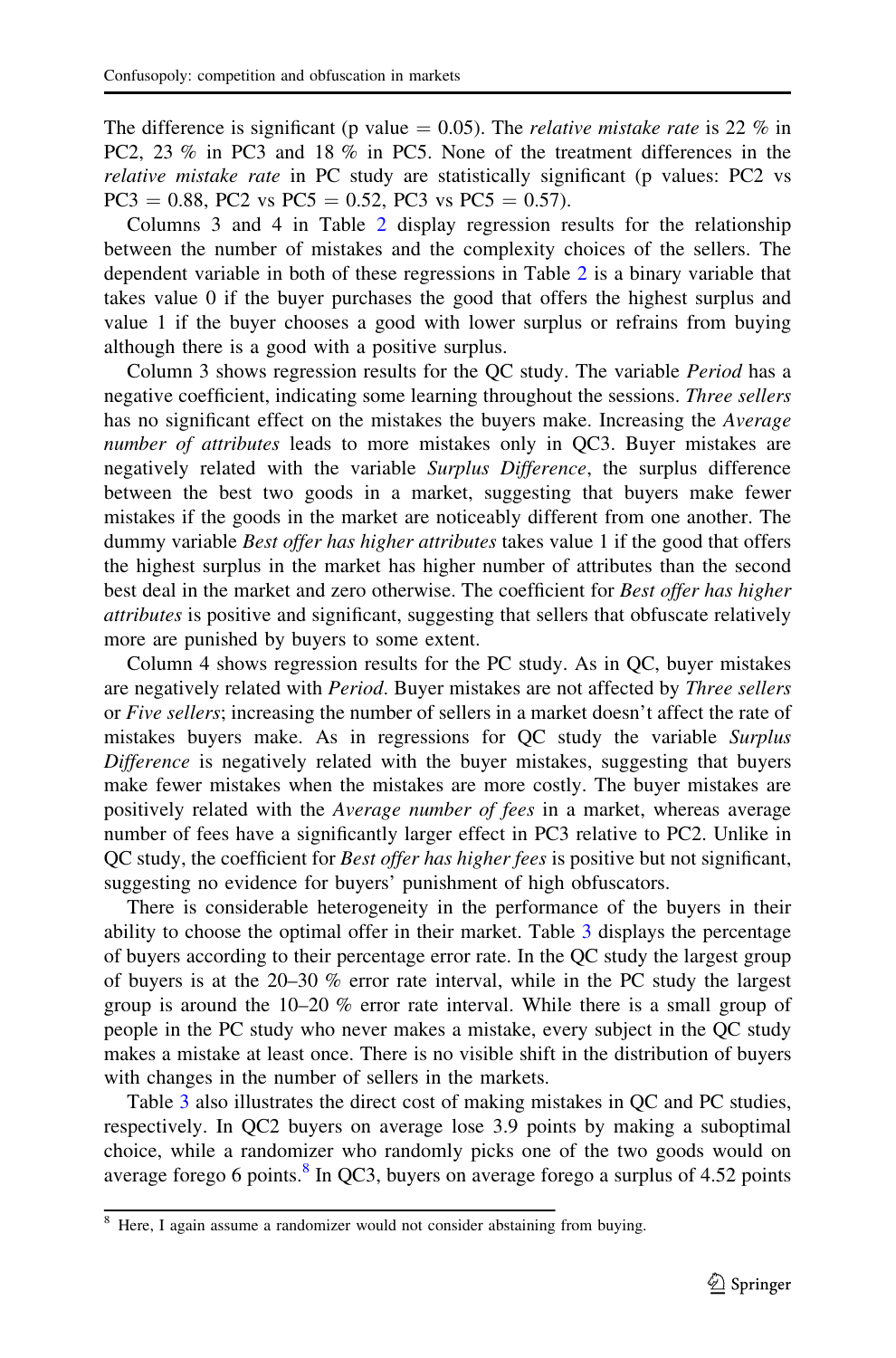| Error rate                    | Quality complexity |                 | Price complexity |                 |                 |
|-------------------------------|--------------------|-----------------|------------------|-----------------|-----------------|
|                               | QC <sub>2</sub>    | QC <sub>3</sub> | PC <sub>2</sub>  | PC <sub>3</sub> | PC <sub>5</sub> |
| No mistake                    | $0\%$              | $0\%$           | 5.56 %           | 7.14%           | 12.50 %         |
| $0 - 10 \%$                   | $0\%$              | 4.17 $%$        | 50 %             | 33.33 %         | 25.00 %         |
| $10 - 20 \%$                  | 12.50 %            | $8.33\%$        | $0.56\%$         | 42.86 %         | 29.17 %         |
| $20 - 30 \%$                  | 45.83              | 37.50%          | $8.33\%$         | $7.14\%$        | 25.00 %         |
| 30–40 $%$                     | $25\%$             | 37.50 %         | 5.56 %           | $2.38\%$        | 4.17 $%$        |
| >40%                          | 16.67%             | 12.50 %         | $0\%$            | 7.14%           | 4.17 $%$        |
| Total                         | $100\%$            | $100\%$         | $100\%$          | 100 %           | $100\%$         |
| Foregone surplus              | 3.9                | 4.52            | 1.54             | 2.90            | 2.44            |
| Maximum possible loss         | 12.1               | 23.22           | 8.9              | 22.2            | 90.14           |
| Expected loss by a randomizer | 6.04               | 10.9            | 4.43             | 9.32            | 25              |
| Loss relative to randomizer   | 65 %               | 43 %            | 51 %             | 32%             | 12 %            |

<span id="page-13-0"></span>Table 3 Buyer heterogeneity in errors and foregone payoff

while a randomizer would forego 10.9 points. The difference between average *foregone surplus* in QC2 and QC3 is not significant (p value  $= 1$ ), while the buyers lose relatively less compared to a randomizer in QC3 (43 %) than they do in QC2 (65 %). This can be interpreted as an improvement in the buyers' decision performance in QC3 compared with QC2 (p value  $= 0.02$ ). In the PC study, buyers on average forego 1.54 points in PC2, 2.9 points in PC3 and 2.44 points in PC5. The differences between average foregone surplus in PC treatments are not significant (p values: PC2 vs PC3 =  $0.47$ , PC2 vs PC5 =  $0.39$ , PC3 vs PC5 = 1.00). However, as in the QC study, the buyers' lose relatively less compared to what a randomizer would lose when there are five sellers (12 %), than when there are three sellers (32 %) and when there are two sellers (51 %) (p values: PC2 vs PC3 = 0.47, PC2 vs PC5 = 0.03, PC3 vs PC5 = 0.06).

### 3.2 Prices and buyer surplus

Figure [4a](#page-14-0) and b displays average transaction prices for QC and PC treatments, respectively. The solid lines in Fig. [4](#page-14-0) show the average transaction prices for treatments with two sellers, the dashed lines show the average transaction prices for treatments with three sellers, and the dotted line shows the average transaction prices for the PC treatment with five sellers. The prices in all treatments display a negative time trend, which is common in posted offer markets with random matching (Bruttel [2009](#page-16-0)).

Result 3 In PC study, average prices in a market is higher when the number of sellers in a market is three than when the number of sellers is five, and in both studies the average price is highest when the number of sellers is two.

On average the transaction prices are 33.6 points in QC2 and 20.9 points in QC3. The difference between the average transaction prices is significant (p val $ue = 0.02$ ). Similarly, the average transaction prices are significantly higher in PC2,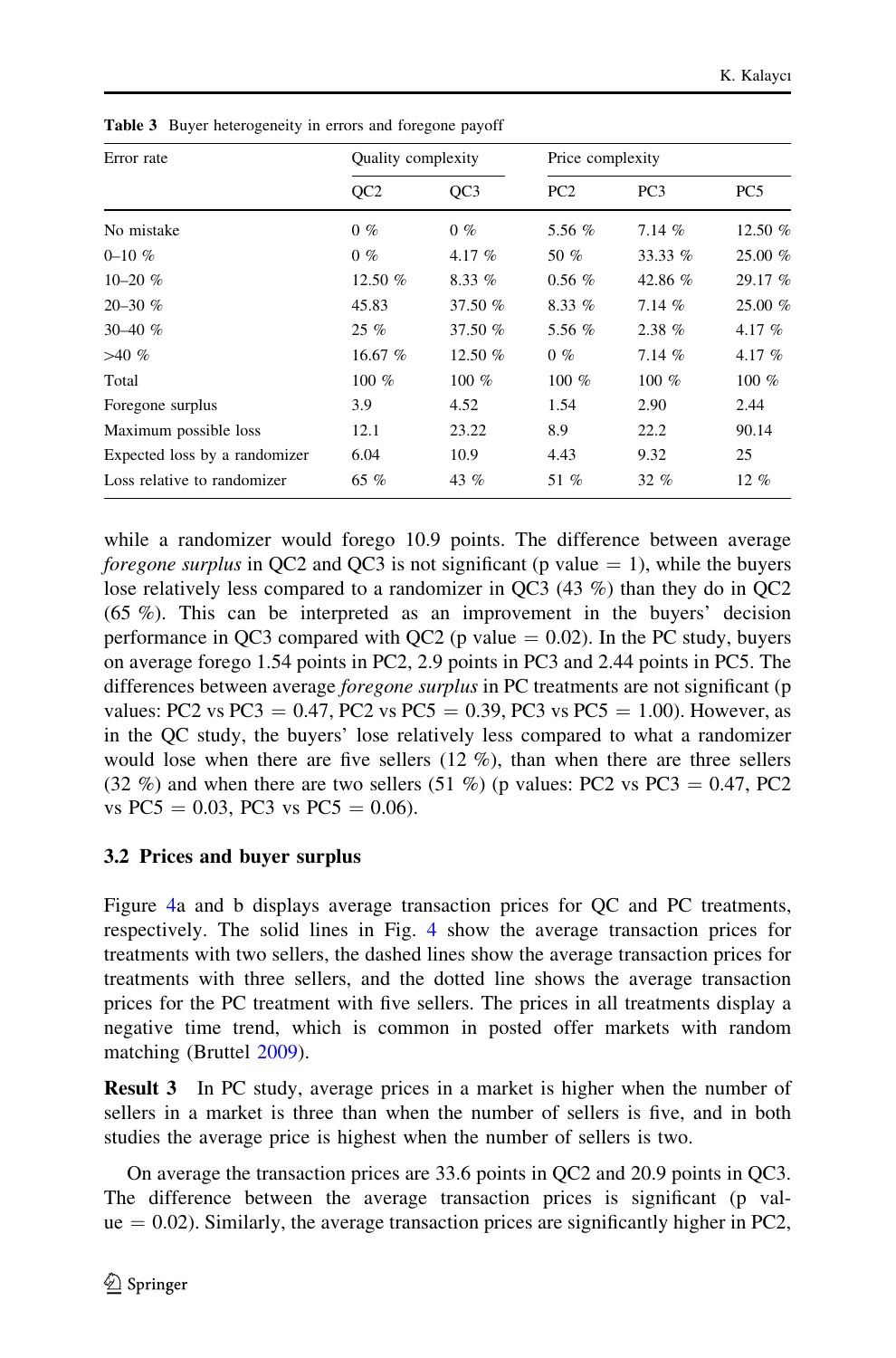<span id="page-14-0"></span>

Fig. 4 Transaction prices and buyer surplus. a Quality complexity, b price complexity, c price complexity and d price complexity

23.9 points, than in PC3 treatment, 16.2 points ( $p$  value  $= 0.02$ ). The average transaction prices are 8.3 points in PC5, which is significantly lower than the prices in PC3 (p value  $= 0.02$ ) and that is in PC2 (p value  $= 0.01$ ).

Lastly, I examine the effects of increased competition on buyer surplus. So far, we have observed that transaction prices are lower when there are higher number of sellers in a market and buyers make similar amount of mistakes in treatments with two, three and five sellers. Figure 4c and d shows that the net effect of increased competition is advantageous for buyers.

Result 4 Buyer surplus is higher when the number of sellers in a market is three than when the number of sellers is two. In the PC study, the buyer surplus is highest when the number of sellers is five.

Figure 4c and d displays the development of average buyer surplus over time for QC and PC studies, respectively. The solid lines show the average buyer surplus for treatments with two sellers, the dashed lines shows the average buyer surplus for treatments with three sellers, and the dotted line shows the average buyer surplus for the PC treatment with five sellers. On average the buyer surplus is 46.8 points in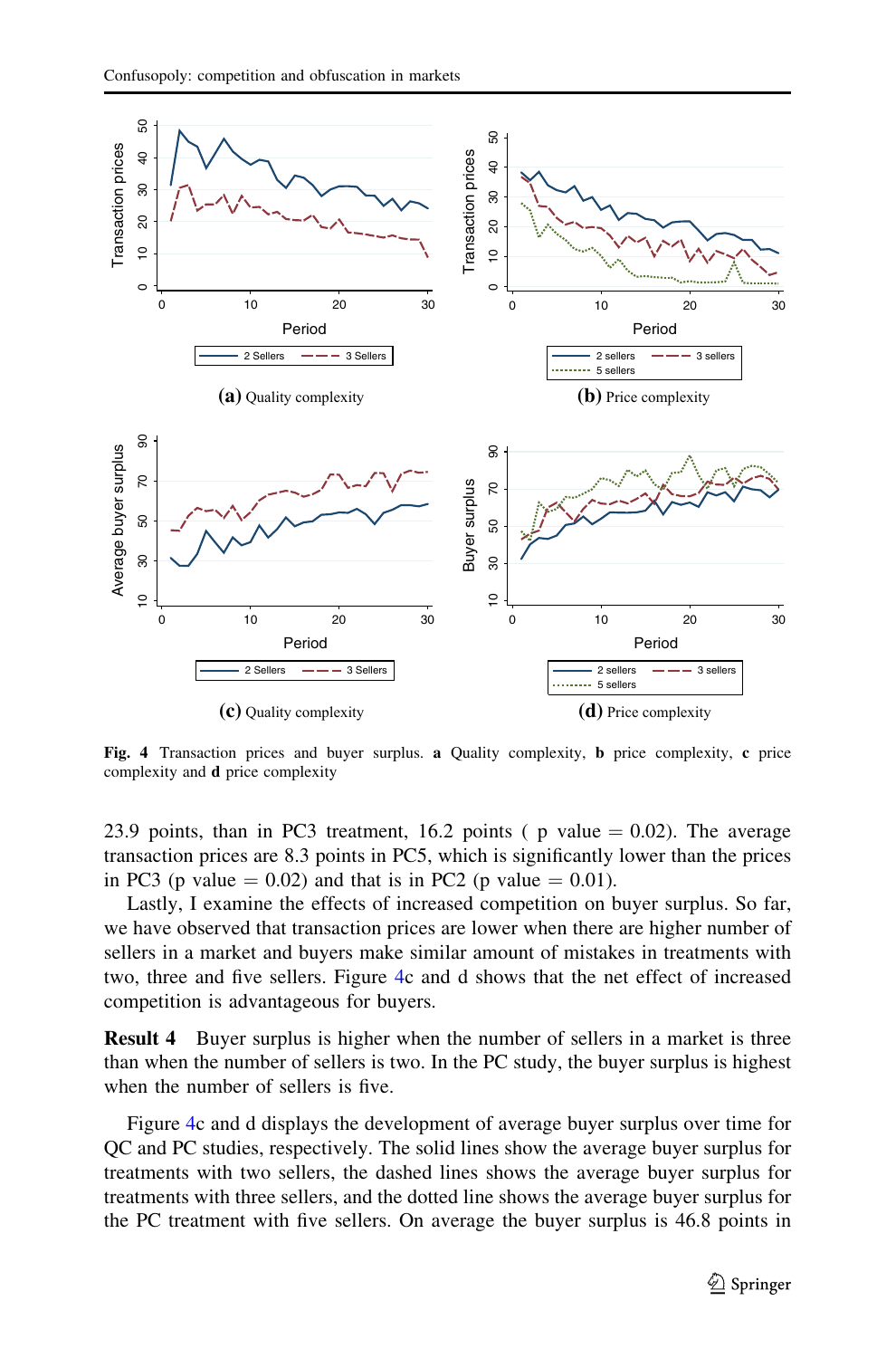QC2 and 63 points in QC3. The difference between the average buyer surpluses is significant (p value  $= 0.01$ ). Similarly, the average buyer surplus is significantly lower in PC2, 57.8 points, than in PC3 treatment, 64.71 points (p value  $= 0.03$ ). The average buyer surplus is 72 points in PC5, which is significantly higher than the average buyer surplus in PC3 (p value  $= 0.03$ ) and than it is in PC2 (p value  $= 0.01$ .

Columns 5 and 6 in Table [2](#page-9-0) reports regression results on buyer surplus. Column 5 shows that in QC, buyer surplus increases with increasing the number of sellers from two to three. Also, we observe a positive time trend in buyer surplus. Average number of attributes has no impact on the buyer surplus in OC. Column 6 displays regression results for the PC study. Similar to QC study, increasing competition increases the average buyer surplus. Buyer surplus increases over time and *average* number of fees has a negative effect on the buyer surplus, particularly in the treatment with five sellers.

There is one confound that potentially inflates the surplus difference between QC2 and QC3, that due to the higher number of draws in QC3 the highest *Quality* in the market is likely to be higher in QC3 than in QC2. Indeed, on average the highest *Quality* in  $OC3$  is 89.29 points whereas it is 86.3 points in  $OC2$ . However, this difference (2.99 points) is small relative to the difference in buyer surplus (16.02) and the main treatment effects in Table [2](#page-9-0) are robust to controlling for the highest quality level in a market.<sup>9</sup>

#### 4 Conclusion

In two studies of experimental posted offer markets I show that increased competition, in the form of increasing the number of sellers from two to three (and than to five in one study) has no effect on the sellers' propensity to confuse buyers. In addition, prices are lower and buyer surplus is higher when the number of sellers in a market is higher. These results suggest that sellers' ability to confuse buyers may not necessarily be a concern against increasing competition in markets.

Previous theoretical work, such as Gabaix and Laibson ([2004\)](#page-17-0) and Carlin ([2009\)](#page-16-0), show that increasing the number of sellers in a market might lead to more obfuscation. The results from my experiments demonstrate two environments where increasing the number of sellers from two to three (and to five in PC study) does not lead to more obfuscation. Pinning down exactly where these models depart from the actual behavior of buyers and sellers in my experiments require further research. One key issue seems to be in the specifications of the behavior of confused buyers. Even though buyers in my experiments get confused due to complexity, they avoid making very costly mistakes.<sup>10</sup> There is also some evidence, though only in the QC

<sup>9</sup> I thank Eric van Damme for pointing out this issue.

<sup>&</sup>lt;sup>10</sup> Notice, however, that most models of obfuscation in markets assume that buyer errors are independent of payoff differences of the goods in the market (See for example Carlin [2009;](#page-16-0) Piccione and Spiegler [2012;](#page-17-0) Chioveanu and Zhou [2013;](#page-17-0) Gu and Wenzel [2014\)](#page-17-0). A notable exception is Basov and Danilkina ([2015\)](#page-16-0), who adopt Luce [\(1959](#page-17-0))'s choice model where the probability of choosing a good depends on the utilities offered by the goods in the market and the level of aggregate obfuscation. They show in their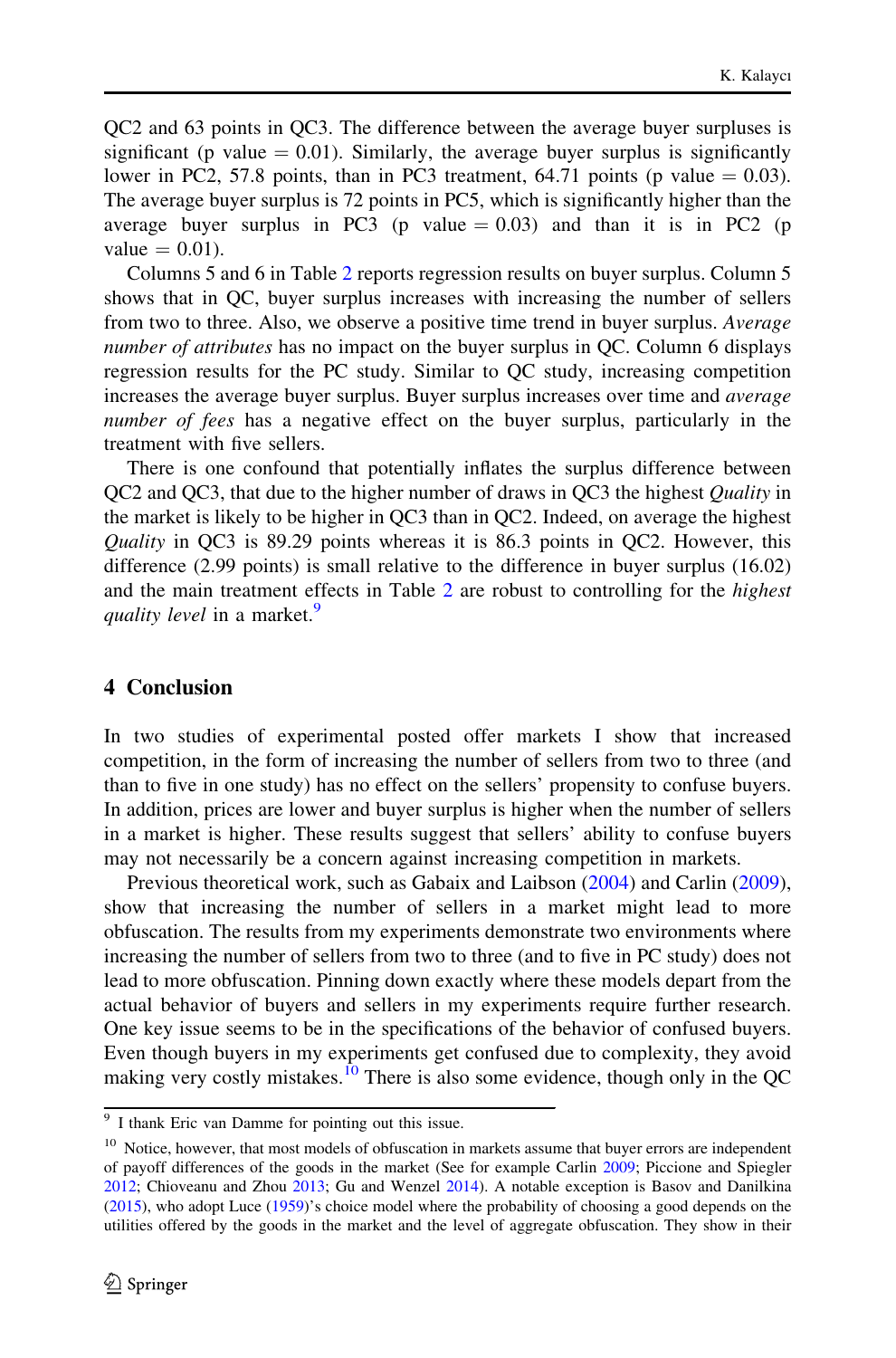<span id="page-16-0"></span>study, that buyers sellers with relatively high number of attributes. Such buyer behaviour probably puts a bound on how much sellers can abuse their ability to confuse by charging high prices.

An additional, and arguably a counterintuitive, result that possibly plays a role in affecting the sellers' behavior is that the buyers' relative choice performance improves when there are more sellers. The underlying factors behind this result is difficult to disentangle in the present paper, as while the level of obfuscation is similar in markets with different numbers of sellers both the level and standard deviation of offer prices differ dramatically.

Naturally, the findings in my experiments are limited to the comparative statics in markets with two, three and five sellers. It is possible that competition has a nonmonotonic or maybe a U shaped affect on confusion and prices in markets. This may especially be true in markets with very large number of competitors as the amount of confusion is likely to be much larger in those environments. For example in insurance markets Frank and Lamiraud report that consumers are less likely to switch between insurers, and leave money on the table, in areas with higher number of (55 or more) plans on offer. In similar vein, in financial markets, Hortacsu and Syverson [\(2004](#page-17-0)) find that entry into the S&P index fund industry in 1995–1999 was associated with a rightward shift in the distribution of prices. However, it remains an open empirical question whether these effects are related to consumer confusion and intentional complexity in these markets.

Acknowledgments I would like to thank Marco Faravelli, Wieland Müller, Andreas Ortmann, Natalia Shestakova, Joep Sonnemans, Eric van Damme and seminar participants at the 2010 NAKE Workshop at Utrecht University, 5th Annual Australia New Zealand Workshop on Experimental Economics, 2011 Industrial Organization: Theory, Empirics and Experiments Workshop in Otranto and 2011 ESA North American Meeting in Tucson for helpful comments. I am particularly grateful to Jan Potters for insightful comments and suggestions. Part of the study has been conducted during my visit at the University of Melbourne, I am grateful to all the faculty and staff for their hospitality. I am thankful to Netspar for financial support for the experiments.

# **References**

- Abbink, K., & Brandts, J. (2008). 24. Pricing in Bertrand competition with increasing marginal costs. Games and Economic Behavior, 63, 1–31.
- Armstrong, M. (2008). Interactions between competition and consumer policy. Competition Policy International, 4, 97–148.
- Basov, S., & Danilkina, S. (2015). "Bertrand oligopoly with boundedly rational consumers.". B.E. Journal of Theoretical Economics, 15, 107–123.

Bruttel, L. V. (2009). Group dynamics in experimental studies—the Bertrand Paradox revisited. Journal of Economic Behavior & Organization, 69, 51–63.

Brown, J., Hossain, T., & Morgan, J. (2010). Shrouded attributes and information suppression: Evidence from field experiments. Quarterly Journal of Economics, 125, 859–876.

Carlin, B. (2009). Strategic pice complexity in financial retail markets. Journal of Financial Economics, 91, 278–287. <http://www.sciencedirect.com/science/article/pii/S0304405X08002092>.

Footnote 10 continued

model that aggregate obfuscation level decreases and consumer surplus increases with the number of firms in a market.